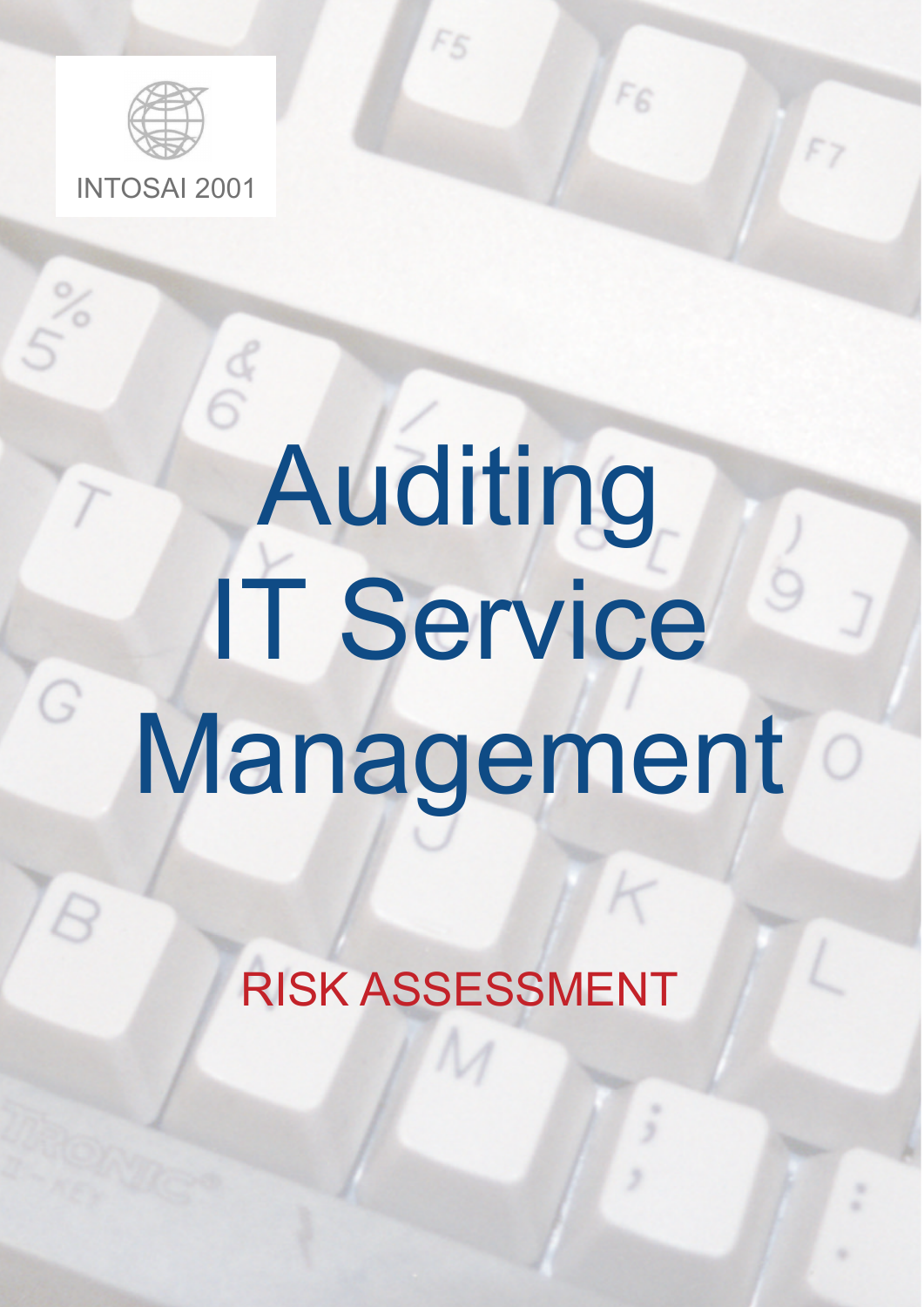# **Preface**

The IT Infrastructure Management Project was initiated by INTOSAI Standing Committee on IT Audit at its 8th meeting in October 1999. The committee stated a need for an audit tool focusing on the overall management of IT infrastructure in public administrations. The project have been co-ordinated by the Office of the Auditor General of Norway with the SAIs of the United Kingdom, Sweden, Japan, Canada and Russia as project members.

The main objective of the project, as in the project charter has been to provide an efficient and effective process for auditing IT infrastructure management, with an aim to be useful at several levels of IT infrastructures. To comply with this objective the project group has found it suitable for this purpose to make guidelines built on a model concerning the audit of IT service management, including IT infrastructure management.

On behalf of the project group we hope you will find the guidelines userfriendly.

Office of the Auditor General of Norway, October 2001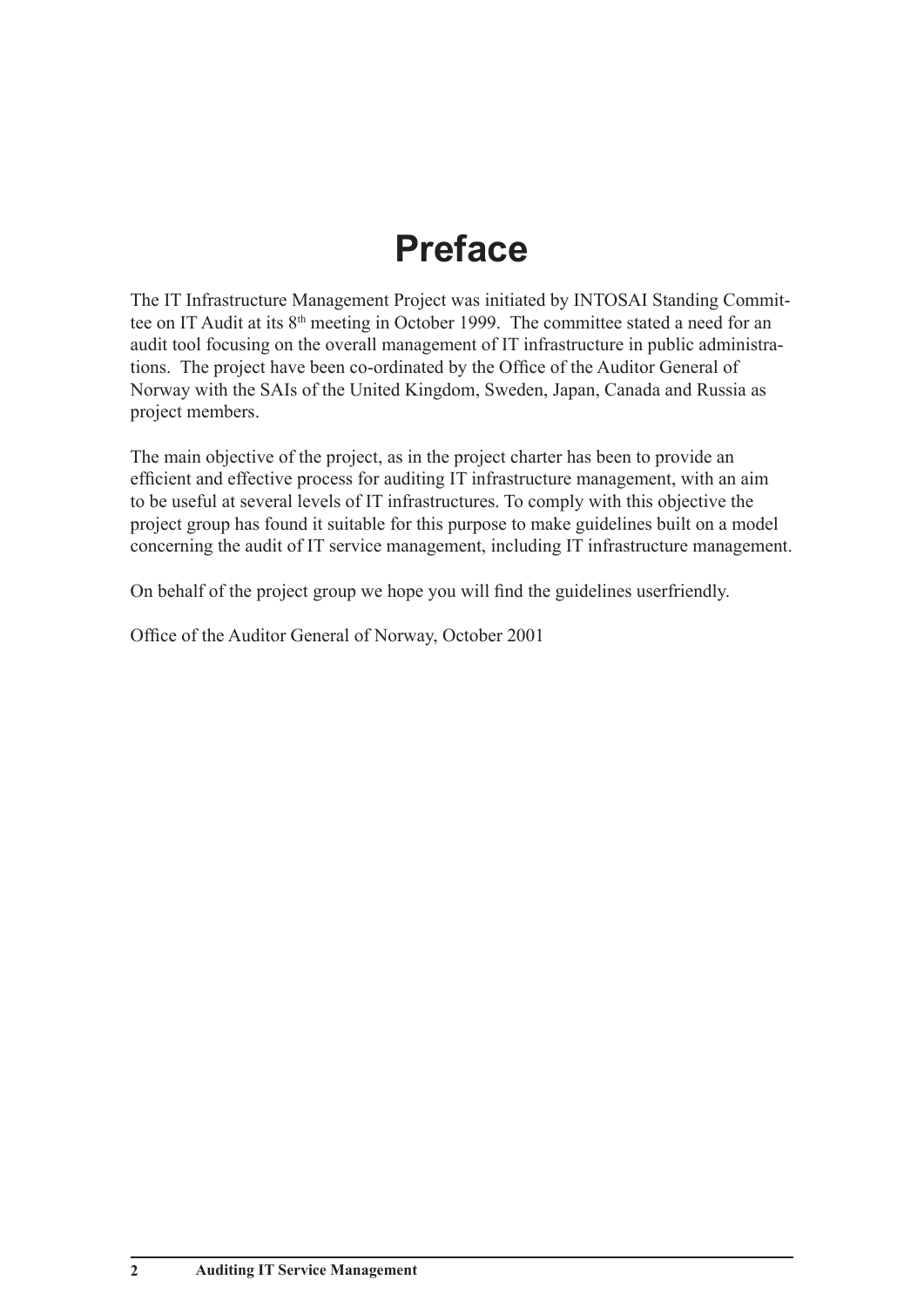# **Auditing IT Service Management**

#### Table of contents

|                                                                                 | 13 |  |
|---------------------------------------------------------------------------------|----|--|
|                                                                                 |    |  |
|                                                                                 | 27 |  |
|                                                                                 |    |  |
|                                                                                 |    |  |
|                                                                                 |    |  |
|                                                                                 | 59 |  |
| Consequenses from IT Services on Society, citizens and organisations            | 67 |  |
|                                                                                 |    |  |
|                                                                                 |    |  |
|                                                                                 |    |  |
|                                                                                 |    |  |
|                                                                                 |    |  |
|                                                                                 |    |  |
| Annex 7: Some examples from SAIs on IT Service delivery and project failures107 |    |  |
|                                                                                 |    |  |
|                                                                                 |    |  |
|                                                                                 |    |  |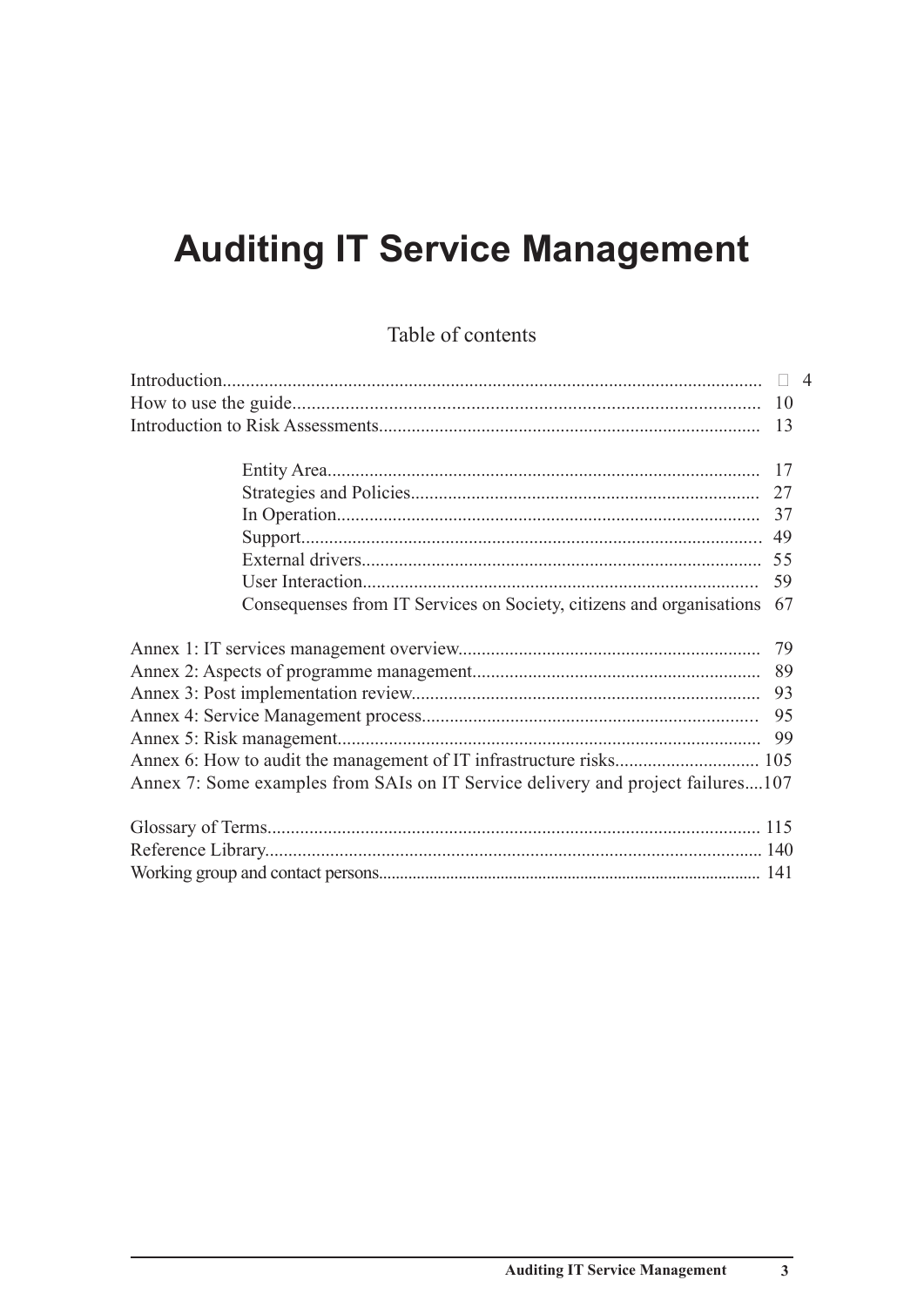# **I Introduction**

## **Electronic business**

Both private and public sector organisations are increasingly exploiting data networks to provide more efficient and customer-focused means of transacting business. This applies not only to inter-business relationships, but also increasingly to business to customer relationships.

The term "electronic commerce" (e-commerce) generally applies to the use of a data network for buying and selling. "Electronic business" (e-business) has much wider meaning. It may be defined as....

> *using a data network to simplify and speed up all stages of the business process. These include, for example, design and manufacturing; buying, selling and delivering; and transacting government business such as applying for a passport, registering a motor vehicle and submitting a tax return.*

The exploitation of e-business technologies can no longer be regarded as merely a means of gaining competitive edge; its effective use in business has become an imperative. The implications are clear. Organisations need to pay far greater attention than in the past to the provision and management of the IT services on which their businesses rely. Without IT services most organisations cannot function; without quality services they cannot function well.

## **About this guide**

Information technology (IT) can significantly contribute to improvements in business effectiveness – *including the business of government* - but it is not always applied in the most appropriate or effective way. It is often difficult to determine which technologies are most relevant to business needs, whilst the full implications and risks associated with the various options may not always be clear. These problems can be made worse where there is a failure to communicate business needs effectively to technical advisors.

What is needed is a common understanding of business needs, of existing processes and the way technology supports them through the organisation together with a migration path designed to move the organisation forwards from where it is to where it wants to be (a "strategic plan"). Promoting a common understanding will involve consultation, defining policies and strategies to meet business needs, communicating them to relevant parties, monitoring their effectiveness and maintaining them in the light of experience and of business change.

This guide describes the policies, strategies and management frameworks that organizations should consider developing to support the delivery of quality IT services to their customers, regardless of whether these are internal or external (e.g. citizens) to the business. It also represents a tool for assisting in the audit of IT service management in public administrations based on risk assessment and risk management principles. *Several audits have attributed one of the main reasons for IT service failure to a lack of risk awareness*.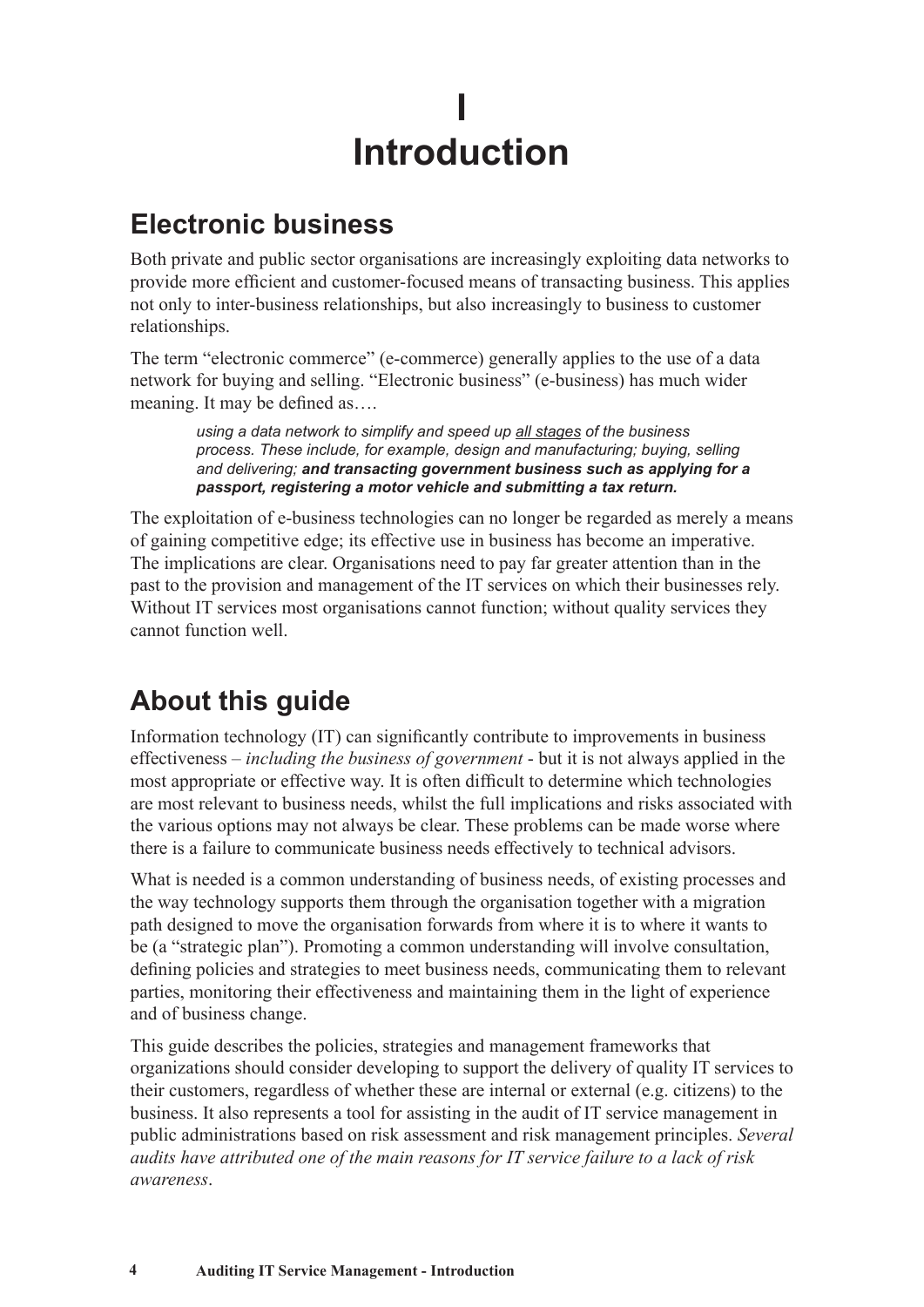## **Example and basic terminology definitions**

Where a new system is integrated into an existing network, the change could easily lead to unwanted impacts on IT service delivery. In this case, we assume impacts on the *"in operation"* area.



In order to comprehend the contents of this guide there are two keywords that need to be understood, **IT** and **RISK.** 

### **INFORMATION TECHNOLOGY (IT)**

**IT** is a term that encompasses all forms of technology that are used to create, store, exchange, and process information in its various forms. IT includes:

- Computer hardware (Processors, Input/Output devices etc.);
- Computer software (Operating systems etc.);
- Data;
- Storage devices; and….
- Networks.

**IS** (information systems) result from using IT to fulfill business needs. It is made up of the database, application programs, manual and machine procedures and encompasses the computer systems that do the processing.

**IT Infrastructure** is the computer hardware, software, storage devices, networks and environmental equipment (e.g. power supplies, air conditioning units) required to support the provision of IT services. This leads us to the term **IT Service Management**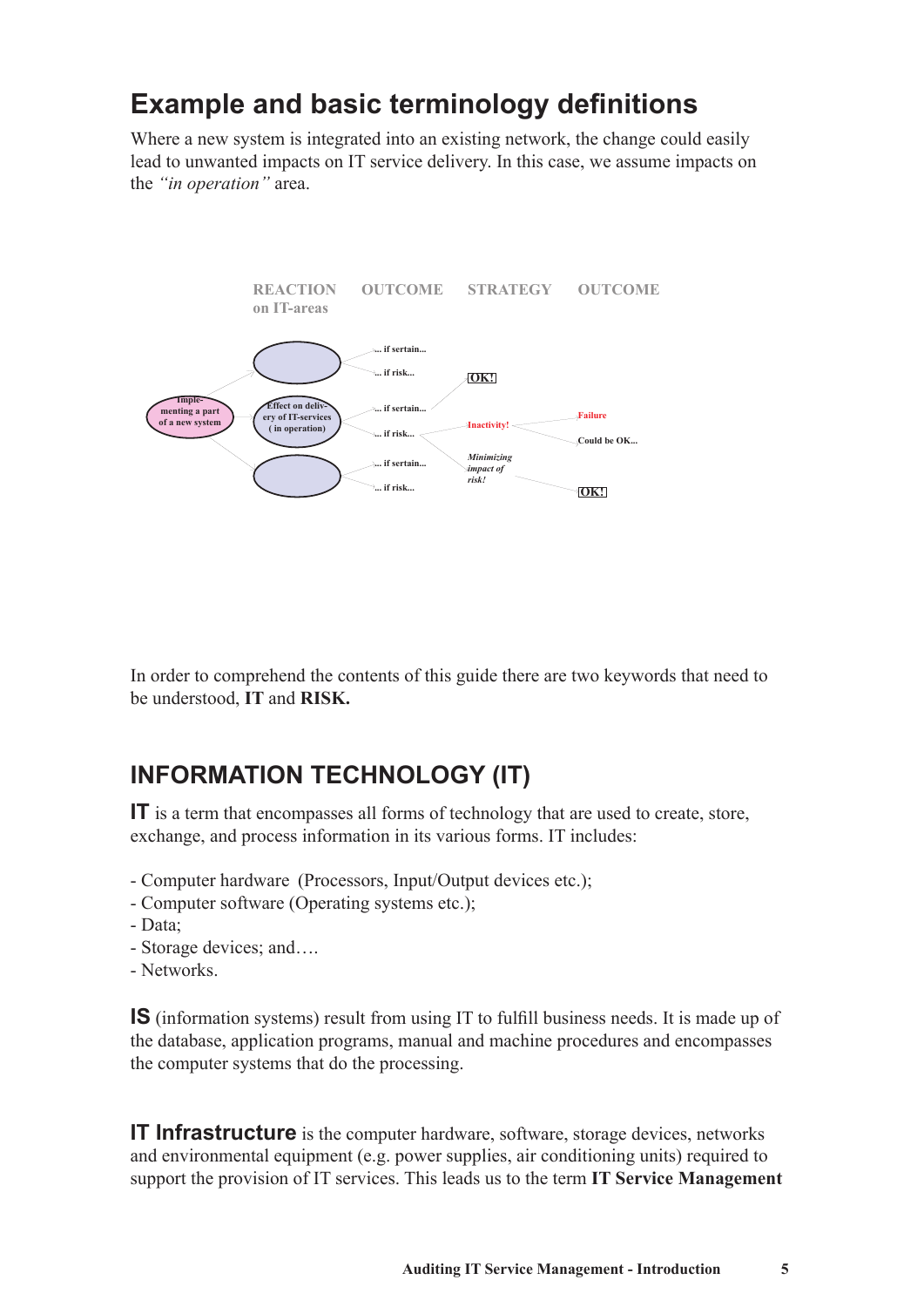**IT Service Management**. IT infrastructure exists to provide IT services that satisfy various business needs and customer requirements. These may range from providing access to a single application, such as a general ledger, to a complex set of facilities that include many applications as well as office automation. The service may be spread across a number of hardware, software, and communication systems. It may be provided internally or by an external organization under the terms of an outsourcing contract, or combination of both.

#### **IT Service Management**



#### *IT Service Management* **is the totality of IT service provision, including management of the infrastructure and the environment**

IT service management covers a wide range of activities. This guide can only cover the subject to the extent necessary to explain the IT service delivery risks that are most likely to affect an organisation. The guide approaches the subject at a high level, and does not cover topics such as Information Security, the Internet and outsourcing in detail.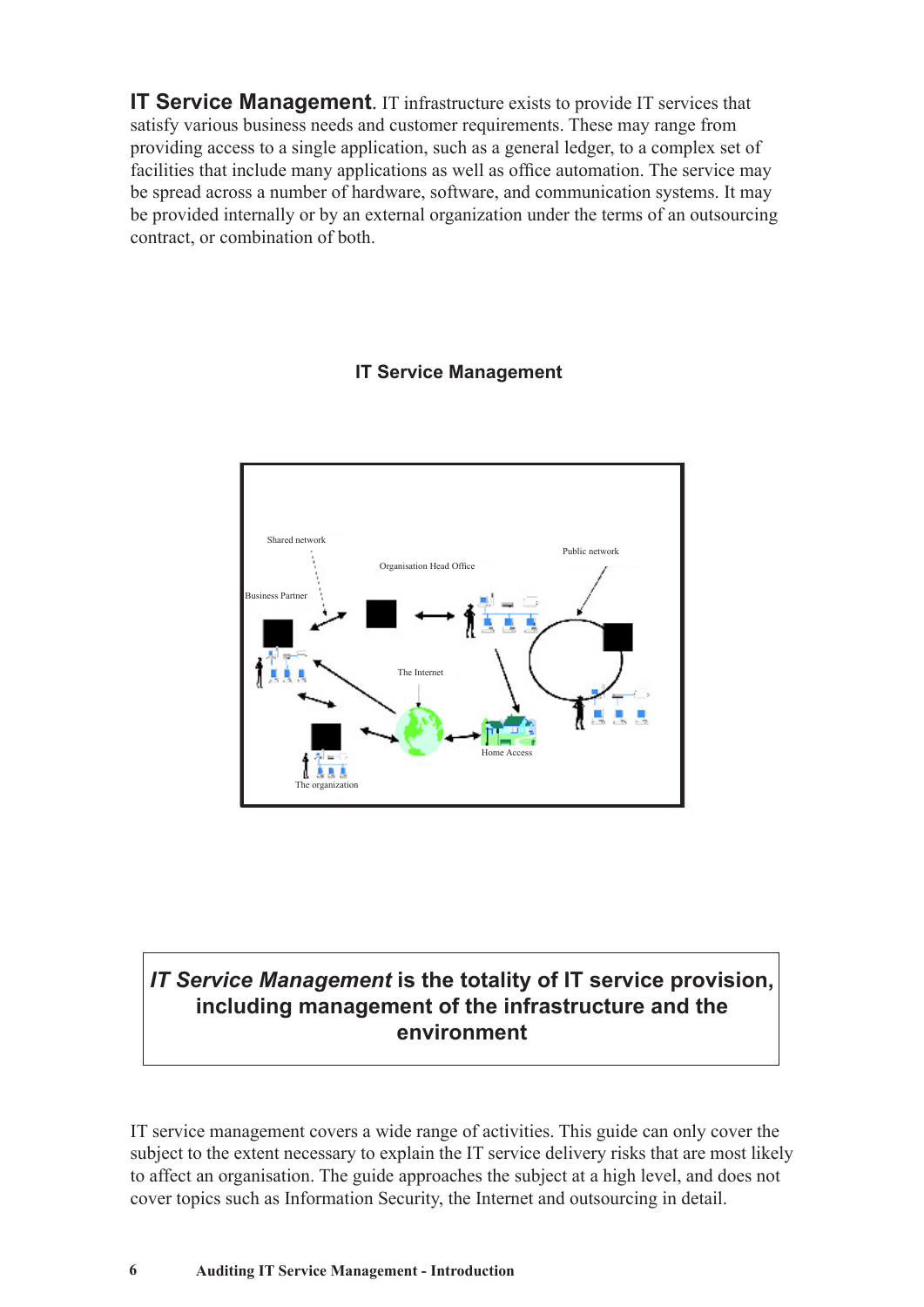#### **Security issues**

Information security is a specialist subject, and a high level audit is unlikely to provide full assurance about its effective implementation. IT security audit needs to be addressed comprehensively, for example using the international *Code of Practice for Information Security Management* (ISO 17799) as an audit tool. Information security issues are covered in this guide to the extent necessary to cover IT service management risks, but not to the extent necessary to draw an overall conclusion on an organisation's implementation of information security.

#### **Internet**

In this guide Internet solutions are treated as one of several possible options for delivering electronic services. Adopting a technological solution is, however, intimated in the guide through focusing on external and internal user demands, security issues, evaluating possible consequences, etc, which together represent the management issues to be considered. The guide does not deal with questions concerning current Internet technology.

#### **Outsourcing**

Auditing the outsourcing of IT functions is a complex area that requires a separate risk audit guide. Public agencies often regard service delivery as a core business activity. Nevertheless, when services become electronic, some functions might be suitable for outsourcing, such as upgrading the network and computers, training, application development etc. This mainly affects activity area no 2 – "*In Operation*", and no 3 – "*Support"* in the IT Service Management Model. But even where services are outsourced, it is rarely possible to transfer all risks to the contractor. There will remain significant risks for the agency to manage, and these are covered in the risk assessments contained in this guide.

#### **Acquisition**

Auditing IT related acquisitions is a specialist subject that is outside the scope of this guide.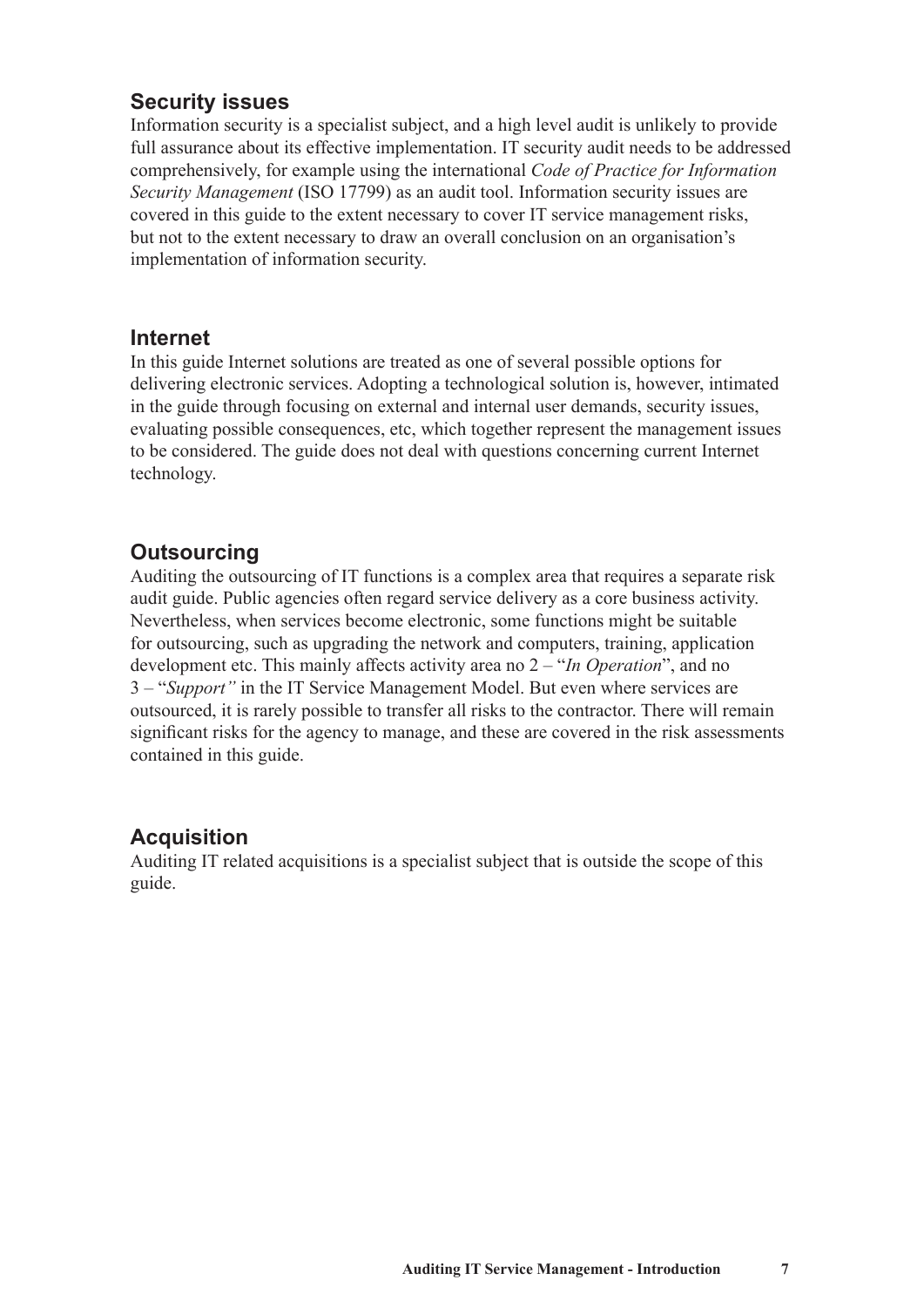## **RISK**

**RISK** is the potential for a given threat to exploit a vulnerability(s) of an asset or group of assets to cause loss or damage. It is usually measured by combining the probability of a threat occurring with its potential impact.

| So risk consists of: | - <i>Possible</i> threats (e.g. fire, theft, software error, and<br>hardware failure) and the probability of them occurring.<br>- The exposure of an asset or assets to a particular threat –<br>generally referred to as the asset's "vulnerability".<br>- The potential impact of the defined threats. |
|----------------------|----------------------------------------------------------------------------------------------------------------------------------------------------------------------------------------------------------------------------------------------------------------------------------------------------------|
| Types of risk        | - Financial.<br>- Legal (deriving from the establishment).<br>- Political embarrassment and loss of credibility.<br>- Physical danger to individuals.                                                                                                                                                    |
| Risk arises:         | - In the course of system operation.<br>- As a result of internal strategies, system processes,<br>procedures and information used by the organization.                                                                                                                                                  |

**Risk analysis** is the study of potential threats, vulnerabilities and impacts in order to identify and assess the extent and potential severity of the risks to which the organization and its assets are exposed.

**Risk Assessment** is synonymous with **Risk analysis**.

**Risk Management** Reducing identified risks to acceptable levels by the application of various control strategies.

## **Investigating risk**

In times of rapid change there is a need for quick and accurate assessments of the situation so that appropriate action can be taken. Managing change is easier if robust and responsive decision-making processes are in place, which include the analysis and management of risk.

Managers often need to make choices from a number of possible courses of action. In any situation there are potential benefits and risks associated each. It is necessary for the manager (or the strategy planners, programme or project board, etc.) to decide if an opportunity, in terms of its potential benefits, is sufficient to justify accepting the identified risks. Information is necessary to inform this decision:

- what could go wrong?
- what are the likely causes and possible impact?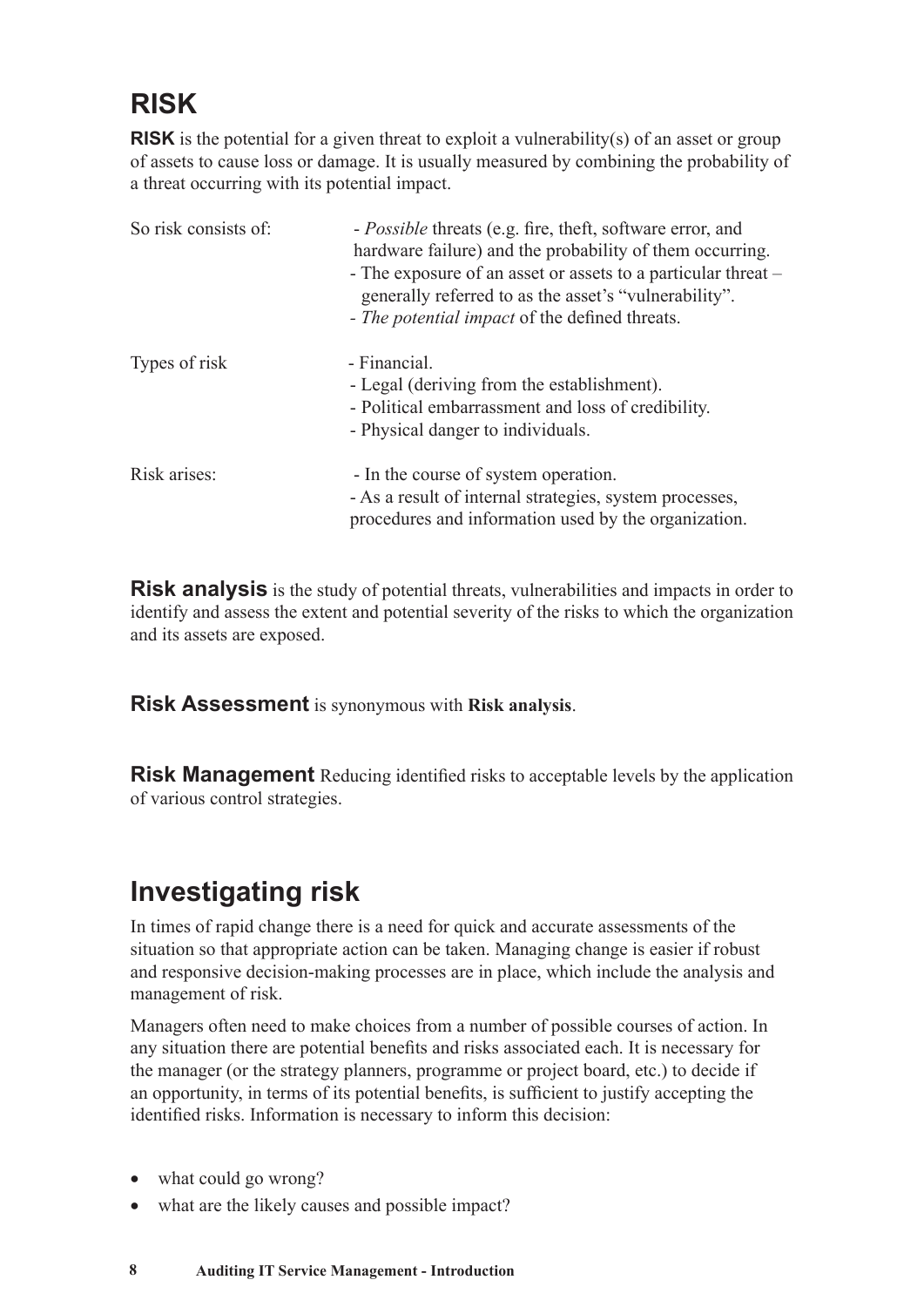- how likely is an identified risk to arise?
- what could be done to prevent it arising?
- how would I know if it did arise?
- what would I do (or be able to do) to recover from the impact?
- would alternative courses of action produce other risks? And if so, would they more or less severe?

Once these questions have been answered, the appropriate course of action can be selected and planned in detail before implementation. Finding the answers and being able to take appropriate action may not fall within an individual manager's control. However, the organisation needs to be able to make informed choices if it is to be successful.

## **Phases for the management of risk**

The effective management of risk involves a two-phased approach.

During the "risk analysis" phase, risks are identified and described so that the associated impact and likelihood of occurrence can be estimated. The acceptability of each risk can then be evaluated. The risks should be placed in order of priority. This information is then passed on to the risk management phase.

The "risk management" phase is concerned with planning for, resourcing and controlling the adoption of a particular course of action to reduce risks to an acceptable level. The actions taken should then be monitored and their success assessed.

It is important for the auditor to know that there are a wide variety of different formal and informal approaches to Risk Assessment and Risk Management.

Although this guide discusses methods for minimizing risk, the terms "likelihood of occurrence" and "estimating" are not used in a precise, mathematical sense.

This guide introduces the risks that are most likely to affect IT service management. When analyzing them, the auditor should rank the identified risks in their *order of priority* in order to focus on those that require the most attention. This will help the auditor to plan the audit and allocate audit resources. The auditor may use statistical methods if this provides the best solution, but their use is outside the scope of this guide.

However, the auditor should not be too concerned about which approach is adopted. The aim should be to critically appraise the thought process that management has employed to identify and evaluate risks, and to take the management's thoughts into account when coming to a *decision about which risks to prioritize* in **Risk Assessment** (Part III of the guide).

(Annex 5 contains further information on Risk Management.)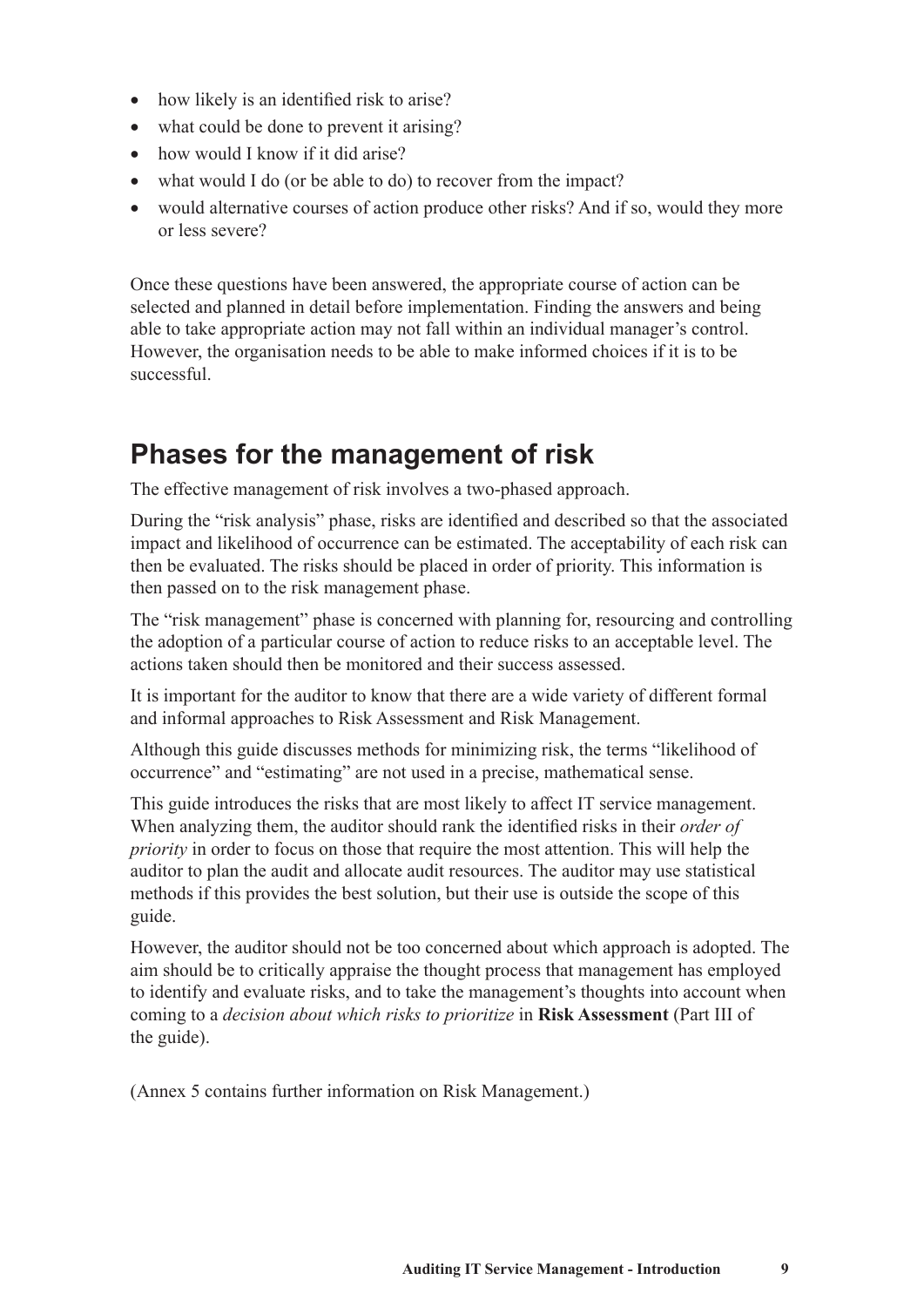# **II How to use the guide**

## **Audit plan**

Having decided to audit IT service management, this guide may be used to help:

gain knowledge of electronic service delivery issues gain knowledge of Risk Management in general gain knowledge on IT service related risks likely to appear in public agencies gain knowledge on how risks could impact on an organisation's activities acquire typical risk management strategies form audit questions advise the client.

The guide aims to be generic, and applies regardless of an organisation's size. The risks described in the risk assessments are those likely to arise in any environment dealing with electronic service delivery. The auditor could perform a complete risk assessment, or a limited subset.

If choosing parts of the risk assessments, the auditor should be aware that the interface between the areas is not always distinct. It might be necessary to extend an investigation by moving into another area in order to get a sufficient overview of the situation.

## **The Risk Assessment tables**

This guide provides a risk assessment for each area in the IT Service Management Model. These assessments share a similar structure, starting with a definition of the particular issue followed by management objectives to aim at in order to achieve stated business objectives.

A three-column table follows each of the management objectives. The table appears in part III of this guide.

The first column lists a number of high-level risks, which if not properly managed could affect the organisation's ability to achieve management objectives and, ultimately, its business objectives.

**The second** column lists the impacts most likely to occur. These provide a broad indication of the consequences that can arise where a particular risk is not managed effectively, or at all. In all cases it is possible that at least one of the following generic impacts will occur: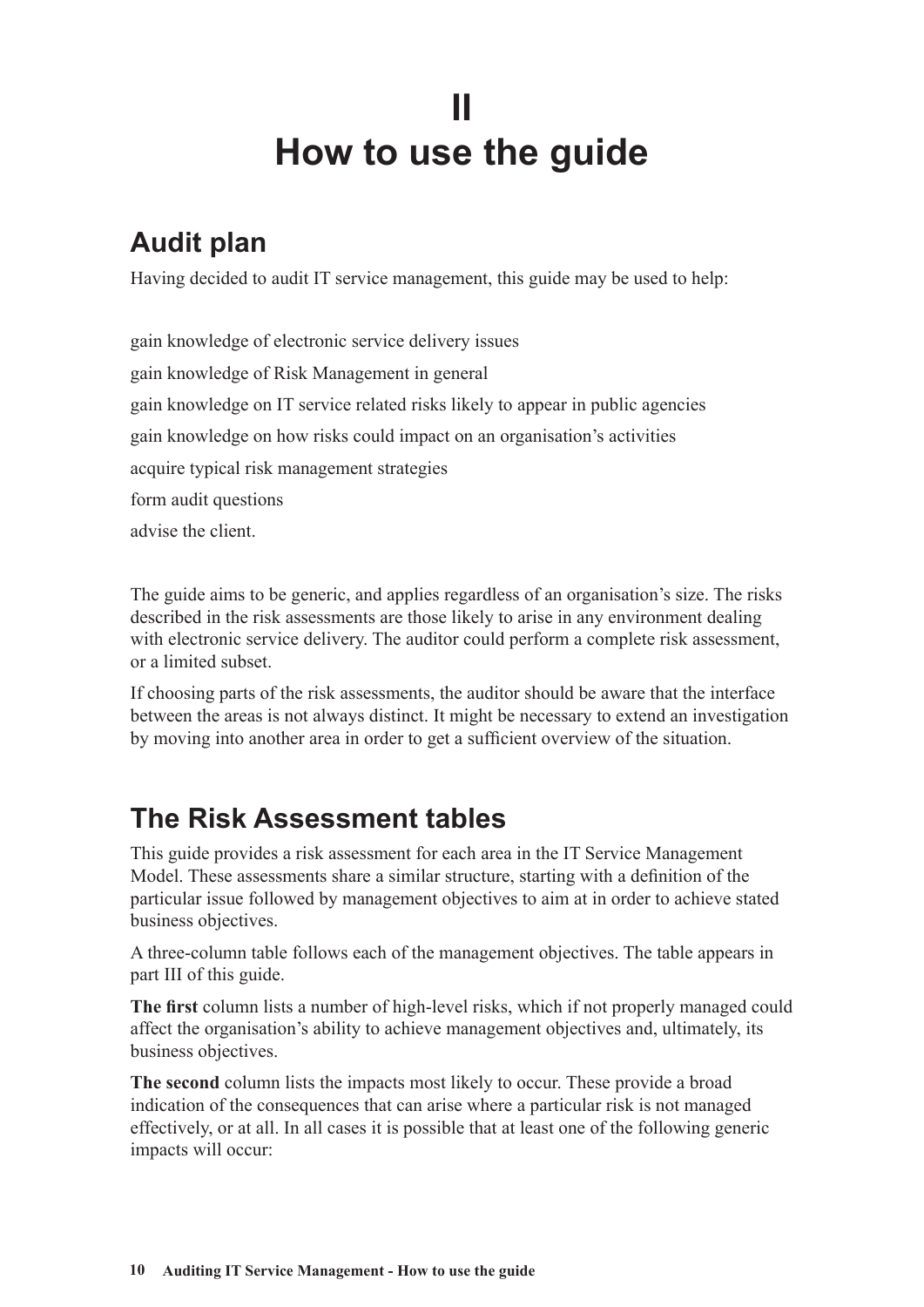- *financial impacts:* These stem from the additional cost of remedial action and of wasted investment where the work undertaken cannot be repaired;
- *damage to credebility:* This includes loss of public confidence in the operators of an electronic service, but it can also affect an organisation`s staff morale in cases where services are poorly designed, difficult to operate, and are prone to error a nd/or failure;
- *failure to meet strategic goals:* This occurs where the outcome (as opposed to `output`) of a development project was not what was reguired to achive a strategic objective. Failure to deliver an operational service is one example of this, but a technically successful service that fails to satisfy business and/or enduser requirements may also result in an unsatisfactory outcome.

The impacts of risks therefore need to be considered against this general background. **The third column** describes typical strategies for managing the risk in question.

This structure will help the auditor to establish whether a particular management objective is achieved, which in turn will help the auditor reach an overall conclusion on whether the agency is managing their IT services effectively.

## **Top management's role and the "Entity Area"**

An agency's top management tends to focus management tasks at two levels:

*1) Responsibility of each activity area*. An agency's business activities are often organised into 'units'. Middle managers undertake their responsibilities within divisions/ departments, but top management still retain an overall responsibility. For example, the manager of IS department is responsible for working out a long-range plan concerning the IS function. Top management's responsibility is to ensure that the departmental plan is in accordance with the corporate objectives.

*2) The responsibility for managing the entity*. Top management is responsible for co-ordinating activities across an organization and for making strategic decisions. This could mean that a decision regarded as beneficial for the agency might not appear so in the view of a particular department. For example, as a result of increasing social security fraud, top management decides to remove staff from the Casework department to an IT project developing a program for controlling information provided by social security clients. This could leave the Casework department with an increasing workload. In turn, failure to manage this risk could result in a signicant level of unlawful social security disbursements.

This guide lists the risks connected to top management's responsibility for managing the entity in the Entity Area Risk Assessment, while the responsibilities for middle managers in any activity area are to be found in the relevant Activity Area Risk Assessment.